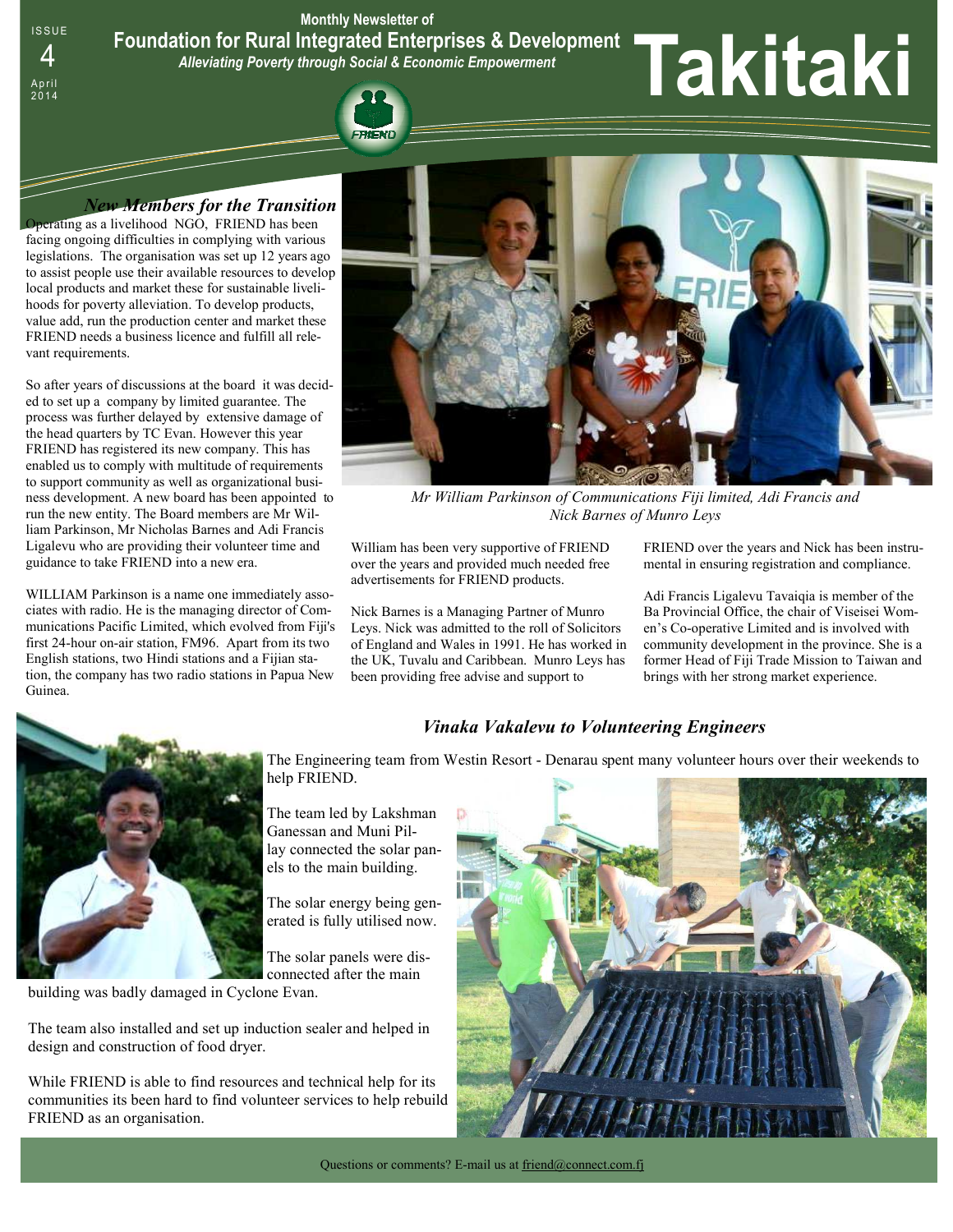

*Permaculture in the North* 

 Having completed the initial training with communities in the West , Australian Permaculture Practitioner Elizabeth Crichton headed North to share her expertise with FRIEND villages in Labasa.

"The training was held in one of the village that is currently supplying FRIEND with Lemon Grass. We are hoping that the villagers will be able to plant and supply more efficiently after the training," says FRIEND Labasa Team Leader Makareta Tawa

"Similar to the West, 3 days were allocated for the teaching and design with a visit to each house in the village to discuss possibilities and practical aspects incorporated throughout. One such exercise showed a method of terracing using lemongrass on contour and enabling planting between the rows. We left the participants to plant it out over one weekend and then revisited the following Monday to check progress, both in their design and also the planting," says Elizabeth Crichton.

"Permaculture is based on 3 principles. The first principle is care for



the earth because without a healthy earth, humans cannot flourish. Care for the people—provision for people to access resources necessary for their existence. And Return of surplus that is reinvesting surpluses back into the system to provide for the first two ethics. This includes returning waste back into the system to recycle into usefulness." says Elizabeth.

Elizabeth had to cut short her trip as she had to rush back home.

"A crisis at home left me in a position where I needed to return to Australia immediately and unfortunately the planned visit and goodbyes were left unsaid and I did not have the joy of seeing plans and dreams realized," says Elizabeth.

Permaculture work continues in communities under the guidance of FRIEND Field Officers.

"We are grateful to Elizabeth for taking time out and sharing her knowledge with us," says Makareta Tawa.

## *Holiday Classes for Students*

The first Term school holidays brought around 50 students from Primary and Secondary schools to FRIEND Headquarters in Tuvu, eager for some fun learning.

Class Coordinator Mereani Lomavere said students ranging in ages from 8 years to 17 years were divided into three groups as they Hawea. learnt paper craft and weaving.

The idea was to provide an opportunity for students to utilize their creative energy in a constructive way.

"Students were fascinated as they wove recycled paper baskets, another group made baskets using coconut leaves and the last group made fans ," says Mereani.

The sessions were facilitated by trainers and artisan from FRIEND.

"They were very quick learners and at the end of the day everyone had made something they could take back home."

The students also took on the challenge of participating in an aerobics session led by FRIEND Associate Director Dr Jone

"The group had a tremendous amount of energy as they warmed up, got into aerobics exercises and were led through a cool down before dispersing for the day."

"FRIEND believes in the holistic development of communities and children are part of our communities. The school holiday activities at FRIEND for students are designed to open up their minds to out of classroom learning's contributing to their overall development," says Dr Jone.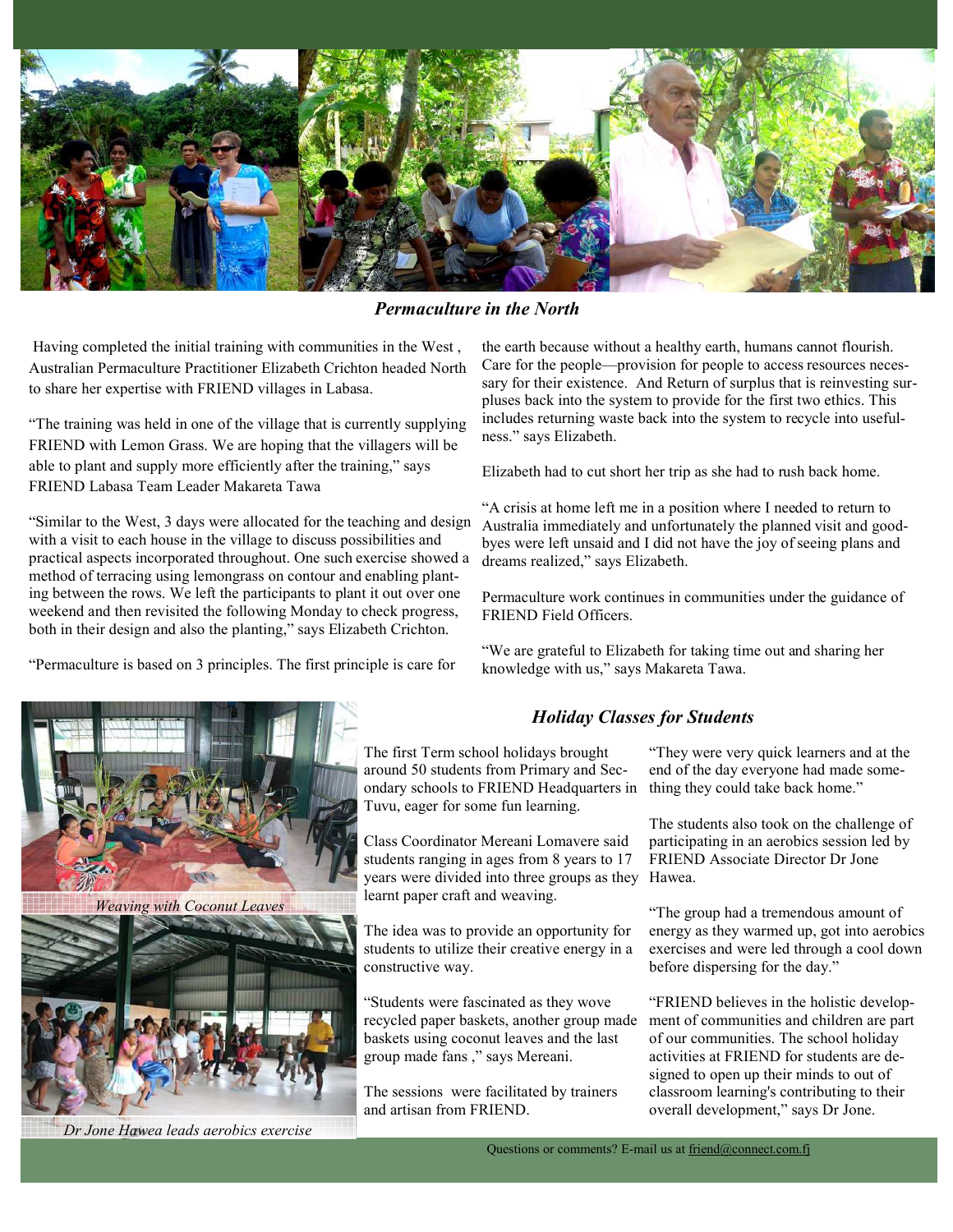

# *FRIEND @ Vuda*

The team prepared to participate in the second Farmers Market to be held at Vuda this year.

"Sales during our first outing last month was a little slower than we were anticipating but we remained hopeful of better sales this time," said FRIEND Youth Attachee Kajal Rashna.

Kajal is part of GROW YEN 6 having completed her training in Lautoka last December.

"While still in class I was wanting to know more about FRIEND and its



work, so I applied to join FRIEND for my work placement. Since then I have worked in a number of departments at FRIEND and am learning something new everyday."

"I like meeting new people and would want to pursue a career in customer service." says Kajal.



## *Recipe Corner—Desiccated Coconut Chutney*

### *Ingredients for chutney*

1 cup Friend's Fiji Style Desiccated Coconut (coconut powder) 1 green chili 2 to 3 garlic flakes  $\frac{1}{2}$  inch piece of ginger Salt



# **Instructions**

Roast & grind the coconut, green chili, garlic, ginger, curry leaves and salt with 1 or 2 tbsp of hot water. Remove the chutney in a bowl.

*Ingredients for tempering*   $\frac{1}{4}$  tsp mustard seeds  $\frac{1}{4}$  tsp cumin seeds

6-7 curry leaves 1 tbsp oil

a pinch of asafoetida/hing (optional)

In a small frying pan, heat oil. Add mustard seeds. After they splutter, add the cumin seeds, curry leaves, asafoetida. Fry these ingredients for half a minute on a medium flame. Do not burn them. Just a light frying. Once done, add this entire hot mixture to the chutney. Mix well.

# *FRIEND @ Trade Pasifika, Suva*

Pacific Islands Private Sector Organisation [PIPSO] organized Trade Pasifika 2014 provided an opportunity once again to showcase Friend's Fiji style products with the best of the Pacific. "We renewed some old contacts and

The Trade exhibition with the theme: "Exporting for Growth It's everyone's business" was held at the Vodafone Arena in Suva, Fiji from the 2nd to 4th of April.

It was designed to grow and develop trade leads, to meet and network with Pacific Island businesses in creating long lasting relationships.

made valuable new contacts," says Sandhya Narayan of FRIEND. " Our product range is growing and new markets mean more income opportunities for the communities we work with."

> *Product of the Month— Dessicated Coconut*



"Farmers bring the coconuts to us from far away places. Here we have a team who carefully clean the coconuts beforescraping to ensure that there are no brown husks in the product," says Ansoo Rina of the FRIEND Labasa Food Production Team.

"The scraped coconut then is placed into dryers and checked every so often to ensure it is collected back as soon as it is ready. This is a tricky process, if the coconut is left in the dryers for too long, it starts turning yellow and does not look appealing anymore."

How do you know it is ready? "It all boils down to experience says Ansoo.